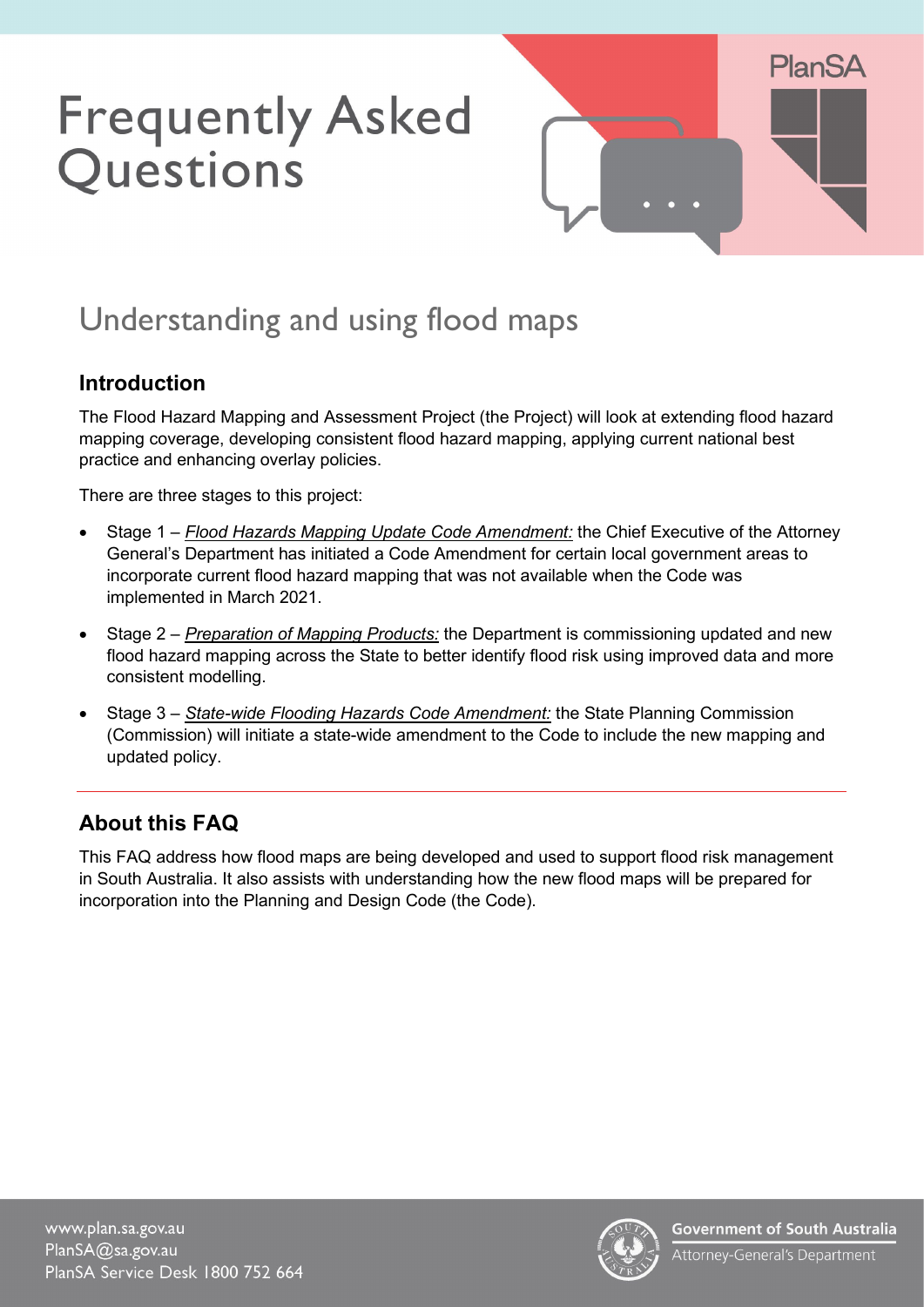# **Frequently Asked Questions**

#### **Q – How are flood maps created?**

**A –** The first step in preparing flood maps is to undertake a hydrological study and prepare a hydrological model. This helps to better understand, predict and manage water resources and understand how much water from rainfall runs off the land surface into watercourses.

A hydrological model can help to estimate the volume and rate of run-off for a range of Annual Exceedance Probability scenarios (AEP<sup>[1](#page-1-0)</sup>) and calculate flood behaviour. The diagram below outlines the three key steps to creating a flood map:



2



<span id="page-1-0"></span><sup>1</sup> **Annual Exceedance Probability** (AEP) is a term used to the express the percentage of likelihood of a flood of a given size or larger occurring in a given year. If a flood has an AEP of 1%, it has a one in 100 likelihood of occurring in any given year.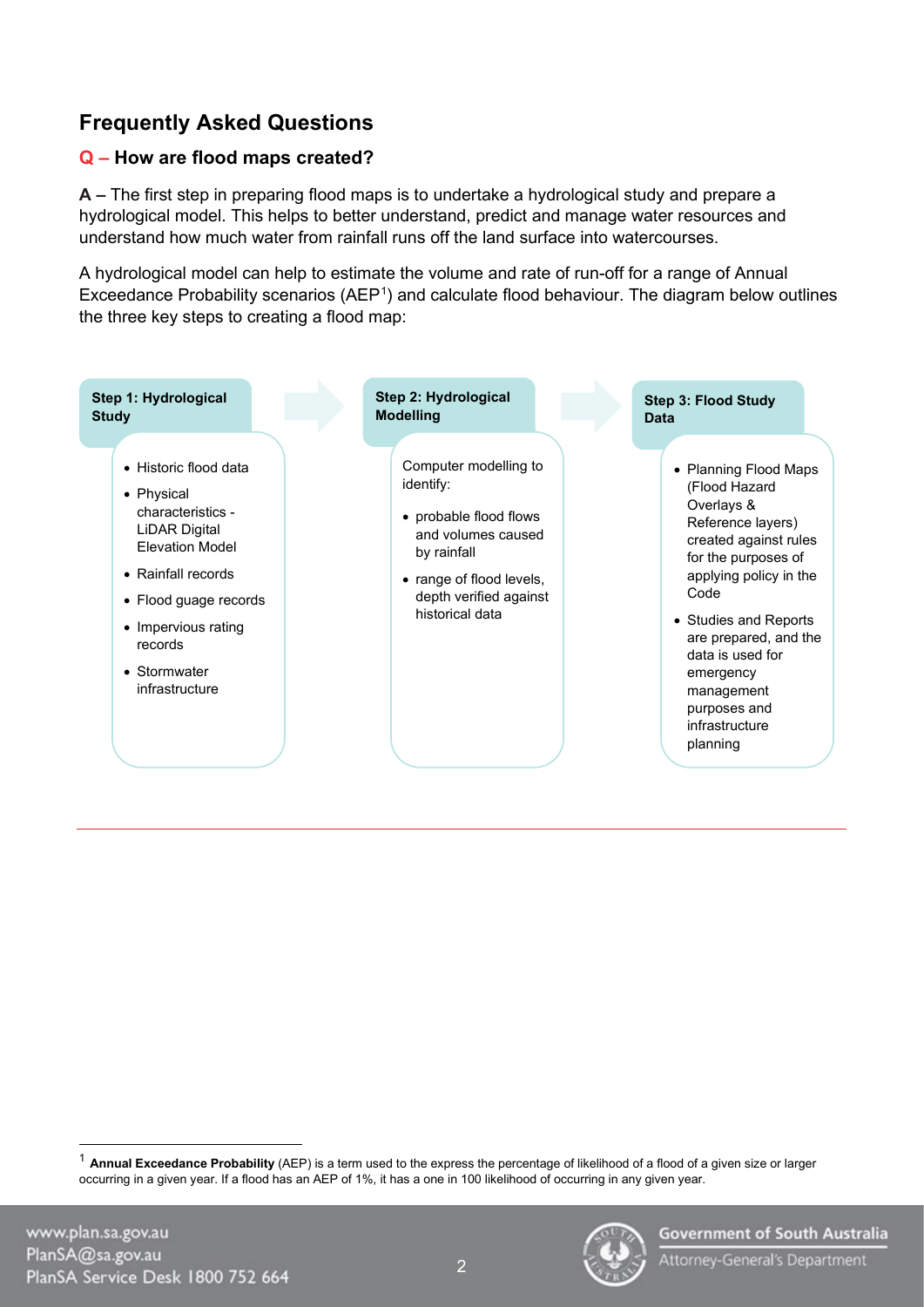#### **Q – Why is flood hazard mapping important and how does it support flood risk management?**

**A –** Flood hazard mapping supports flood risk management in a number of ways.



Flood maps can be used:

- to draft flood-risk management plans
- to prevent flood damage through the location and design of new development
- in regional and land use planning
- to provide information on floods
- in emergency management including flood response planning
- in determining what the lowest allowable construction elevation should be to avoid flood risk for infrastructure planning.

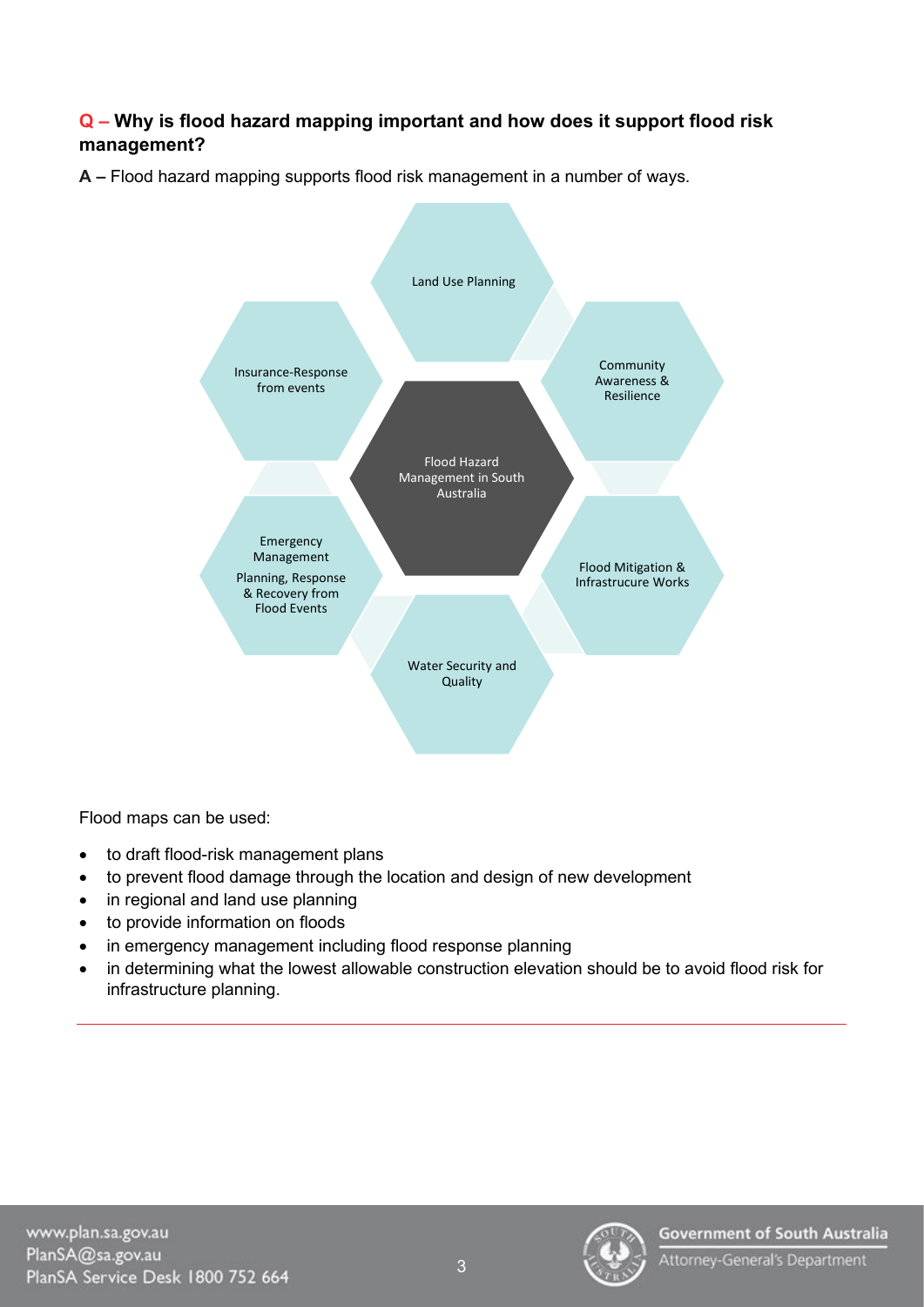#### **Q – How will the project support flood risk management?**

**A –** In addition to updating the flood mapping across the state, the floodplain studies undertaken as part of this project, will further support flood risk management actions in the following ways:

#### **Land Use Planning**

Flood mapping is an important tool for determining the appropriateness of a rezoning and for determining future areas of growth and the location of infrastructure in regional planning.

The best way to ensure future development avoids or minimises the impacts of flooding on people, property and the environment is to apply the provision of 'Avoid, Accommodate and Adapt' to land use polices in the Code through areas mapped as subject to flooding.

New detailed flood studies incorporating climate change impacts and future growth will be introduced into mapping for land use planning through the Project.

#### **Community Awareness**

A community that understands and prepares for flood risk is more resilient to flood events and can help reduce its impact on people, property and the environment.

The [Flood Awareness](https://www.waterconnect.sa.gov.au/Hazard-Management/Flood-Awareness/SitePages/Home.aspx) website has been designed to assist stakeholders and the wider public in understanding the flood risk at their property or other places of interest. The site provides information that has been collected from existing flood studies, including a range of Annual Exceedance Probabilities  $(AEP)^2$  $(AEP)^2$ , depth categories and other information.

The current flood overlay mapping in the SA Property and Planning Atlas (SAPPA), is also accessible to the community enabling the community to understand whether a property has been identified as being subject to flood risk in a 1% AEP event.

The Project proposes to introduce new flood hazard information into SAPPA through reference layers that will include the 5%, 1% and 0.2% AEP, hazard and depth ratings. Refer to the [mapping and assessment project overview](https://plan.sa.gov.au/__data/assets/pdf_file/0020/1002368/Flood_hazard_mapping_and_assessment_project_-_Brochure.pdf) to learn more about flood hazard terminology.

Government agencies like the South Australian State Emergency Service (SASES) and the Department for Environment and Water (DEW)—the control agency and hazard leader, respectively, for flood management under the State Emergency Management Plan—use flood mapping to educate and raise awareness about existing flood risk within the community.

#### **Flood Mitigation and Infrastructure Works**

Flood mapping is most commonly prepared by councils and the Stormwater Management Authority (SMA) to assist in planning for infrastructure and mitigation works that will reduce the flood hazard in particular areas.

#### **Water Quality and the Environment**

Flood mapping assists government agencies and councils to prepare for and reduce the impact of floods on our natural environment, water quality, the land and biodiversity. The impact of floods is also reflected in policy in the Code, through the flood hazard overlays.



<span id="page-3-0"></span><sup>2</sup> **Annual Exceedance Probability** (AEP) is a term used to the express the percentage of likelihood of a flood of a given size or larger occurring in a given year. If a flood has an AEP of 1%, it has a one in 100 likelihood of occurring in any given year.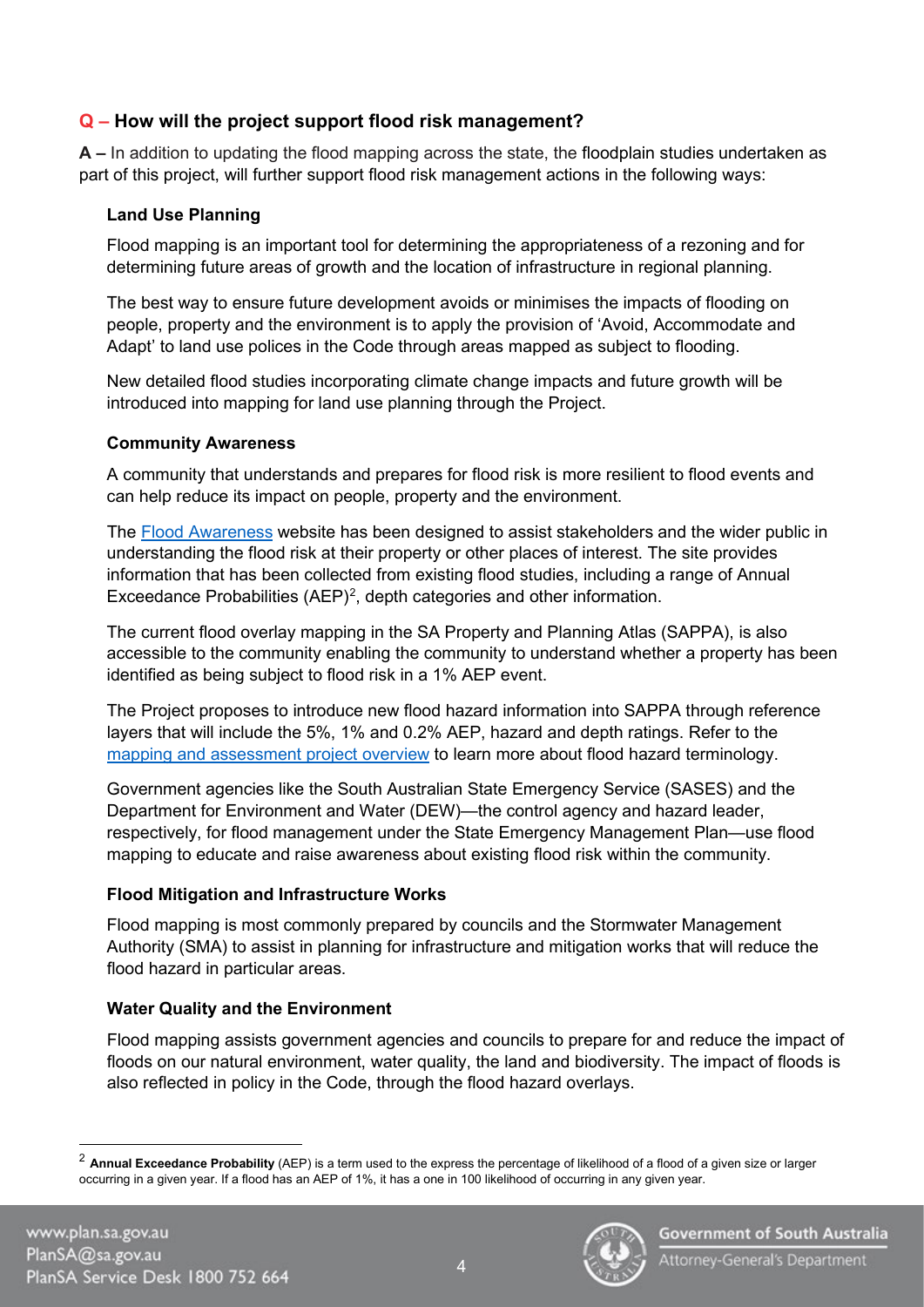#### **Emergency Management and Response**

Flood mapping assists the SASES to prepare for a flood and to plan for actions before, during and after flooding events including providing warnings to the community, and facilitating evacuations.

Flood mapping is also used by DEW's hydrology support service during incidents, to inform development of flood forecasting and warning services, and to undertake flood risk assessments.

The [SES website](https://www.ses.sa.gov.au/flood/) provides information to enable people to prepare for a flood.

#### **Use of Flood Mapping for Insurance Purposes**

Floods, whether caused by a flooding river, burst water pipe or storm, can cause extensive damage to your home, contents and other assets.

It's important to understand how flood and other water-related events may be covered under insurance policies, as the cost of even minor flooding in your home can potentially be high.

Flood insurance is often built into insurance policies, including home and contents, strata title, motor vehicle and business insurance policies.

The risk of a flood occurring is reflected in the cost of the premium – property owners with a high risk of flood will pay a higher premium than other property owners.

Insurers treat floods in different ways in their policies:

- Many insurers include flood cover as a compulsory part of taking out a household policy.
- Some insurers include flood as a standard inclusion, but allow the policyholder to remove it– this is known as opt-out flood cover**.**
- Some insurers will cover flood in policies only up to very low defined values for instance, damage of \$15,000 or less.
- Some insurers will not cover flood under any circumstances.

All Australian insurers define a flood as:

*The* covering *of normally dry land by water that has escaped or been released from the normal confines of any lake, river, creek or other natural watercourse, whether or not altered or modified, or any reservoir, canal, or dam. Things that aren't considered a flood is stormwater damage, storm surge and tidal inundation (your insurance policy may cover these water hazards even it if does not cover flood).*

The insurance industry uses a range of flood maps and studies provided from a number of local, state, Commonwealth and private sources in setting the insurance premiums for properties. In South Australia the Insurance Council of Australia advises that 'flood prone addresses' for insurance purposes are located near the River Murray, Torrens River, Gawler River and Light River.

If accurate mapping is not available, the industry makes assumptions about the flood risk, and may be forced to use alternative methods for estimating risks that may not be accurate. For instance, if historical or out-dated flood data is used, new flood mitigation infrastructure or changes in infill development (for example) may not have been considered. This may result in applying higher premiums than is necessary.

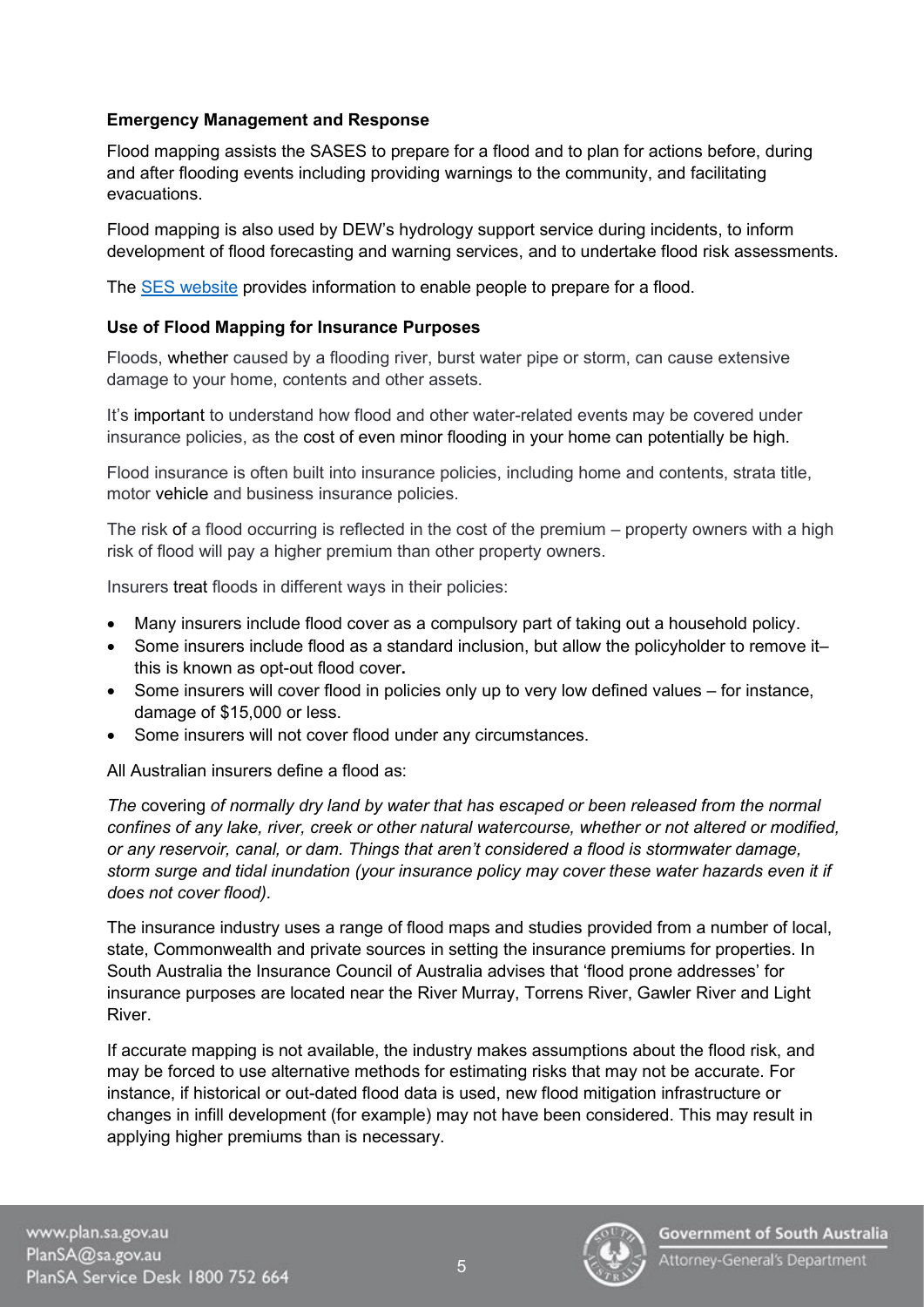Generally, residents underestimate their exposure to flood risk. Insurers, due to solvency regulation and need for business sustainability, tend to be more conservative in their assessment of the risk as they need to compensate for the uncertainty. This results in higher insurance premiums*.*

*The potential use of the Flood Hazards Mapping and Assessment Project data for insurance purposes* 

The insurance industry currently uses maps that show the present-day riverine flood hazard for properties to determine flood risk.

The Project seeks to reduce the potential for riverine and surface water (storm water) flood hazard impacts to new development by ensuring future developments are not located in areas identified as having a high flood risk or impacted by flood hazards in a 1% AEP event up to 2050 via new hazard overlay maps in the Code. In lower to medium flood hazard locations, developments will be built above the flood plain to minimise any impacts.

It is unlikely the insurance industry will use these maps directly when ascertaining flood hazards; however, data resulting from the Project will provide greater certainty in areas expected to be impacted by flooding, especially in areas where limited flood information is available.

When released, this flood data will be used by state authorities to plan and build flood mitigation works, which in turn can potentially help to mitigate flood hazard and insurance costs.

For more information refer to

- [www.floods.org.au](http://www.floods.org.au/)
- [www.floods.org.au/client\\_images/1787686.pdf](http://www.floods.org.au/client_images/1787686.pdf)
- [insurancecouncil.com.au/articles/flood-insurance-explained](https://insurancecouncil.com.au/articles/flood-insurance-explained/)

#### **Q – What types of studies and products will the Project use?**

**A –** The Project will use the following studies and products to update the spatial application of the flood hazard overlays across the State.

**Detailed flood studies:** New flood studies and enhancement of existing flood studies will be undertaken by private consultancies using standard parameters as defined by the Project (refer diagram below).

**Coarse-scale mapping (August 2021):** This mapping is predominantly commissioned for and used by insurance companies in estimating flood risk and damages and is available across Australia. It provides for mapping at a 30m and 5m scale. The 5m data is available in metropolitan and outer metropolitan Adelaide areas plus the South East of South Australia. The 30m data is available for the remainder of the State.

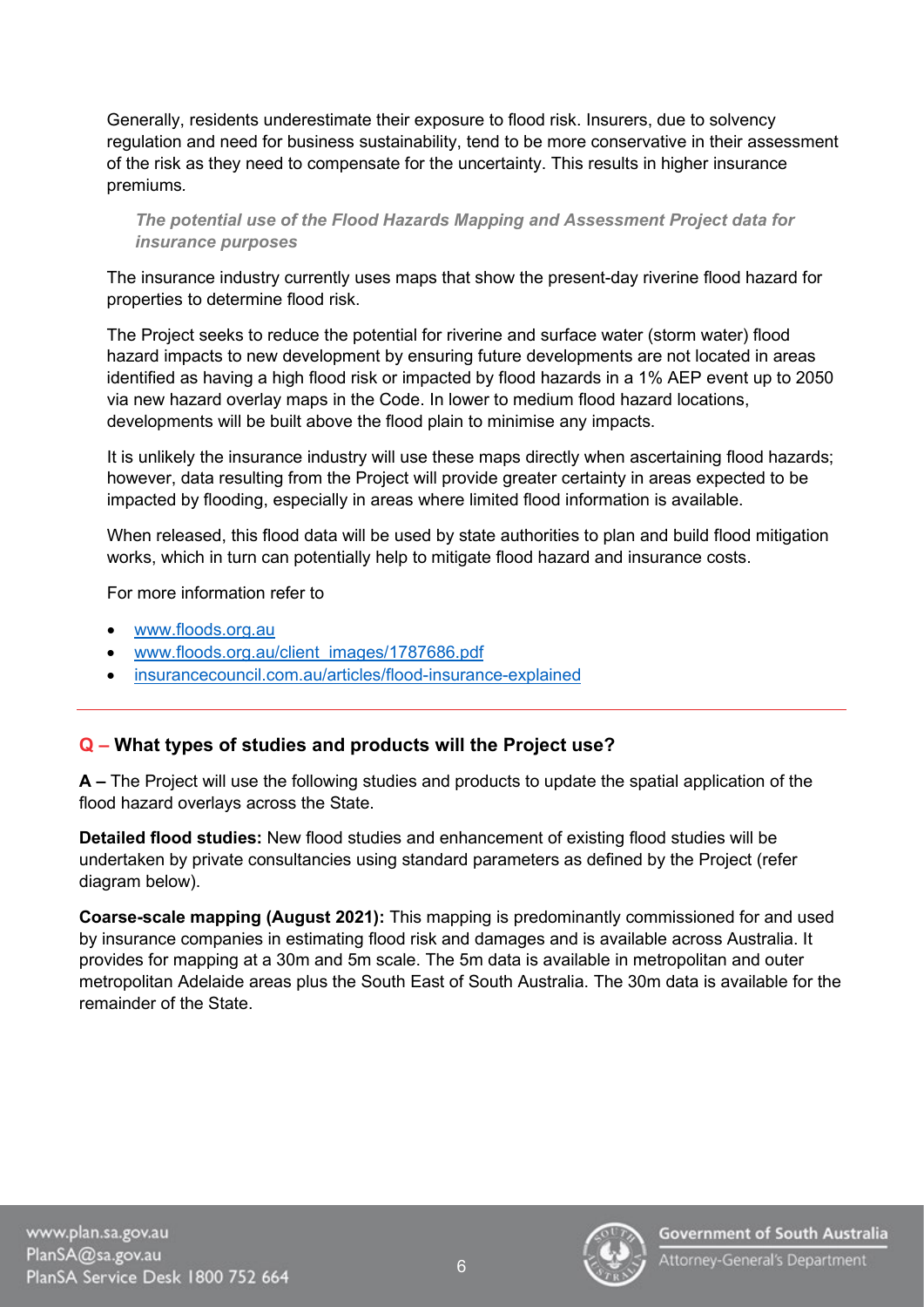



30m scale Flood Hazard Mapping

5m scale Flood Hazard Mapping

The 5m data works well in lower density sloping areas and more rural areas. The 30m also works well in rural areas of the State. Due to limitations with data accuracy and climate change considerations, the 30m scale will be utilised by the Project at a 0.5% AEP flood event to cater for any potential data accuracy issues.

**LiDAR data:** New LiDAR (light detection and ranging) data in the form of a 0.5m digital elevation model, will be used to improve the accuracy of flood modelling. The LiDAR capture is in addition to the mapping being prepared through the DEW and covers:

- Clare and Gilbert Valley townships
- Barossa, Middle Beach to Barossa
- Upper Torrens River
- Adelaide Hills including Mt. Barker, Strathalbyn and Nairne
- Upper Onkaparinga catchment area including Bremer Flat and Langhorne Creek
- Goolwa to Port Elliot
- Townships in the Fleurieu Peninsula

In addition, the data is suitable for many other mapping purposes, including:

- Bushfire risk modelling
- Strategic planning and concept planning.
- Infrastructure planning and construction
- Urban heat mapping



*Digital Elevation Model derived from LiDAR over the Clare / Stockport region*

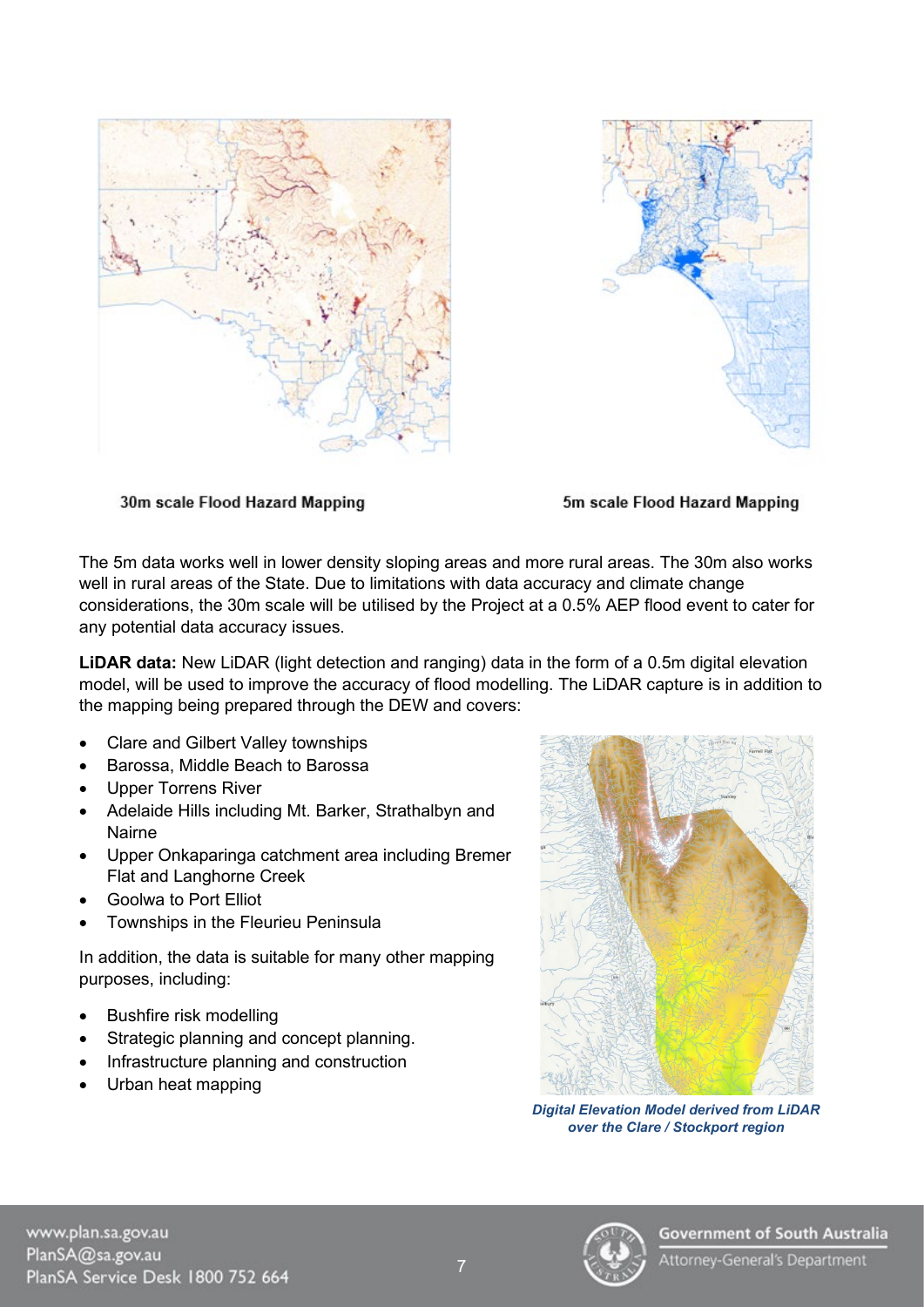It can also be used to show detailed slope contours, tree canopies and elevation at 1m intervals as well as additional layers including tree canopy height and cover, and building extents. It is likely that new uses for the data will be found in the future in areas such as agribusiness and environment research.

This data will be made publicly available by DEW through the **Elvis Elevation Foundation Spatial** [Data platform](https://elevation.fsdf.org.au/) (ELVIS).

#### **Q – How was the catchments/extents chosen for new and enhanced studies?**

**A –** To ensure that the resources were spent on mapping where it could make the biggest difference, a detailed audit of flood studies has been undertaken across metropolitan Adelaide and growth areas of the State and have considered:

- the age of the study and therefore the accuracy of the data
- whether the study was missing any of the standard parameters as defined by the Project
- an analysis of the growth projections across the State, as well as known or estimated level of flood risk.



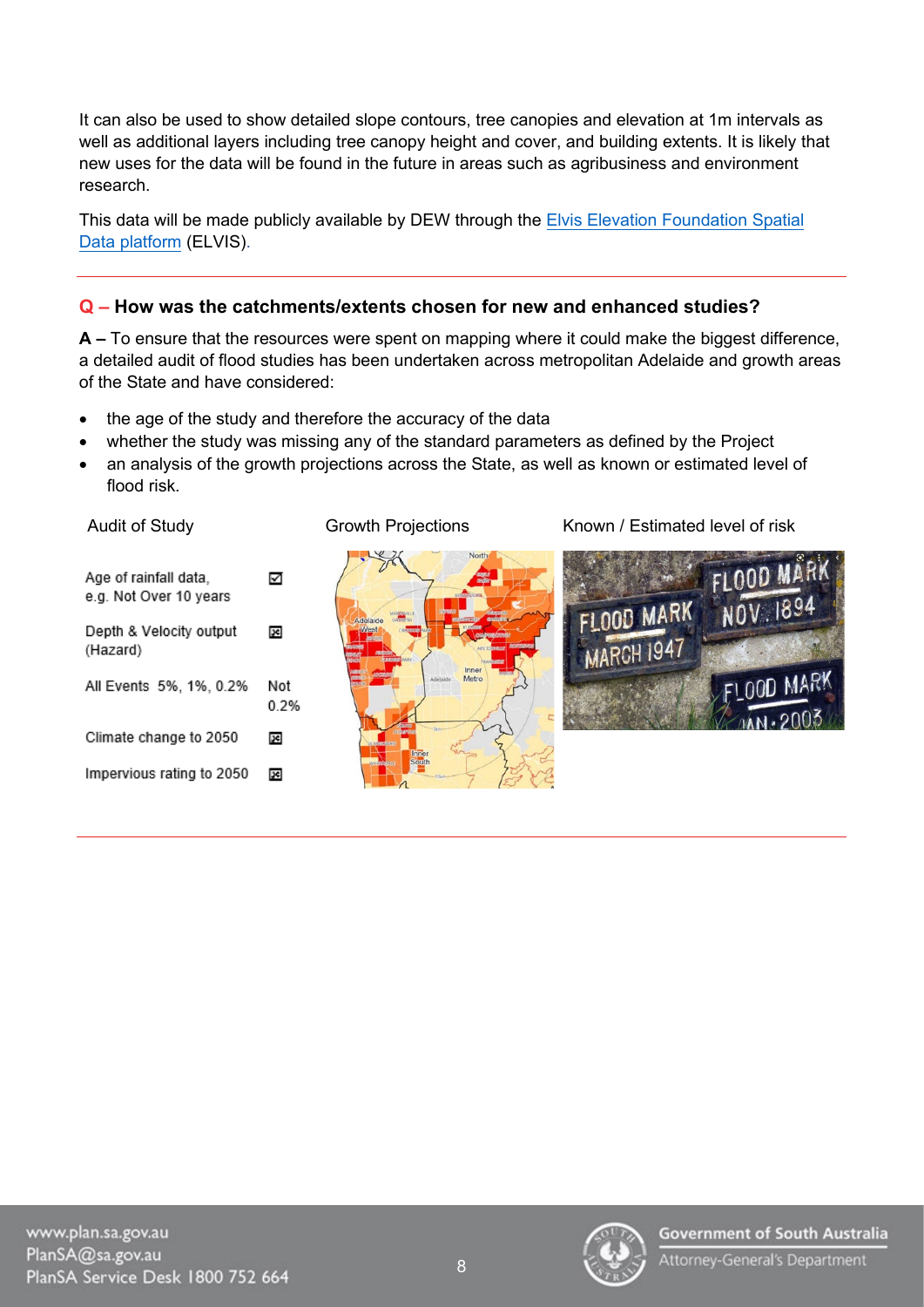## **Q – In which areas are new and/or enhanced studies being commissioned?**

**A –** There are 9 new studies and 24 enhanced studies as listed below:

#### **New Flood Studies**

| <b>Council</b>                                                       | <b>Area</b>                                                                                          |
|----------------------------------------------------------------------|------------------------------------------------------------------------------------------------------|
| <b>Burnside Council</b>                                              | 1 <sup>st</sup> to 3 <sup>rd</sup> Creek catchment                                                   |
| <b>Charles Sturt, Prospect and Port Adelaide Enfield</b><br>Councils | Barker Inlet catchment                                                                               |
| <b>Playford and Gawler Councils</b>                                  | Smith Creek catchment                                                                                |
| Clare Valley and Gilbert Valley Councils                             | Auburn township                                                                                      |
| Mitcham Council                                                      | Sturt River urban catchment, McLaren Street<br>catchment, Brownhill Keswick Creek urban<br>catchment |
| <b>Port Lincoln Council</b>                                          | Port Lincoln                                                                                         |
| <b>Unley Council</b>                                                 | <b>Unley Council Area</b>                                                                            |
| Naracoorte Lucindale Council                                         | Naracoorte township and surrounds                                                                    |
| Salisbury and Port Adelaide Enfield Councils                         | Dry Creek catchment                                                                                  |

#### **Enhanced Studies**

| <b>Metropolitan Areas</b>                                                                                                                                                                                                                                                                                                                                                                                                                                                                                                                                        | <b>Outer Metro / Regional Areas</b>                                                                                                                                                                                                                                                                                    |
|------------------------------------------------------------------------------------------------------------------------------------------------------------------------------------------------------------------------------------------------------------------------------------------------------------------------------------------------------------------------------------------------------------------------------------------------------------------------------------------------------------------------------------------------------------------|------------------------------------------------------------------------------------------------------------------------------------------------------------------------------------------------------------------------------------------------------------------------------------------------------------------------|
| <b>River Torrens</b><br>$\bullet$<br><b>Lower River Torrens</b><br>٠<br>Lower Sturt River<br>$\bullet$<br>Lower Onkaparinga River<br>٠<br>Barker Inlet<br><b>Cobbler Creek</b><br>Lefevre Peninsula<br><b>Gawler River</b><br>Upper and Lower Little Para<br>$\bullet$<br>Numbered Creeks $(1st - 3rd$ creek) in<br>$\bullet$<br>Campbelltown, Tea Tree Gully, Burnside and<br>Norwood<br>Marion and Holdfast Bay Surface Water<br>$\bullet$<br><b>Adams Creek</b><br>Little Para River (lower and upper)<br>٠<br>West Lakes Surface Water<br><b>Smith Creek</b> | Nuriootpa<br>$\overline{\phantom{m}}$<br>Victor Harbor<br>$\bullet$<br>Balaklava to Pt. Wakefield<br>$\bullet$<br>Pt. Lincoln<br>$\bullet$<br><b>Light River</b><br>$\bullet$<br><b>Gawler River</b><br>$\bullet$<br>Naracoorte<br>$\bullet$<br>Clare and Gilbert Valley townships<br>$\bullet$<br>Kadina<br>$\bullet$ |

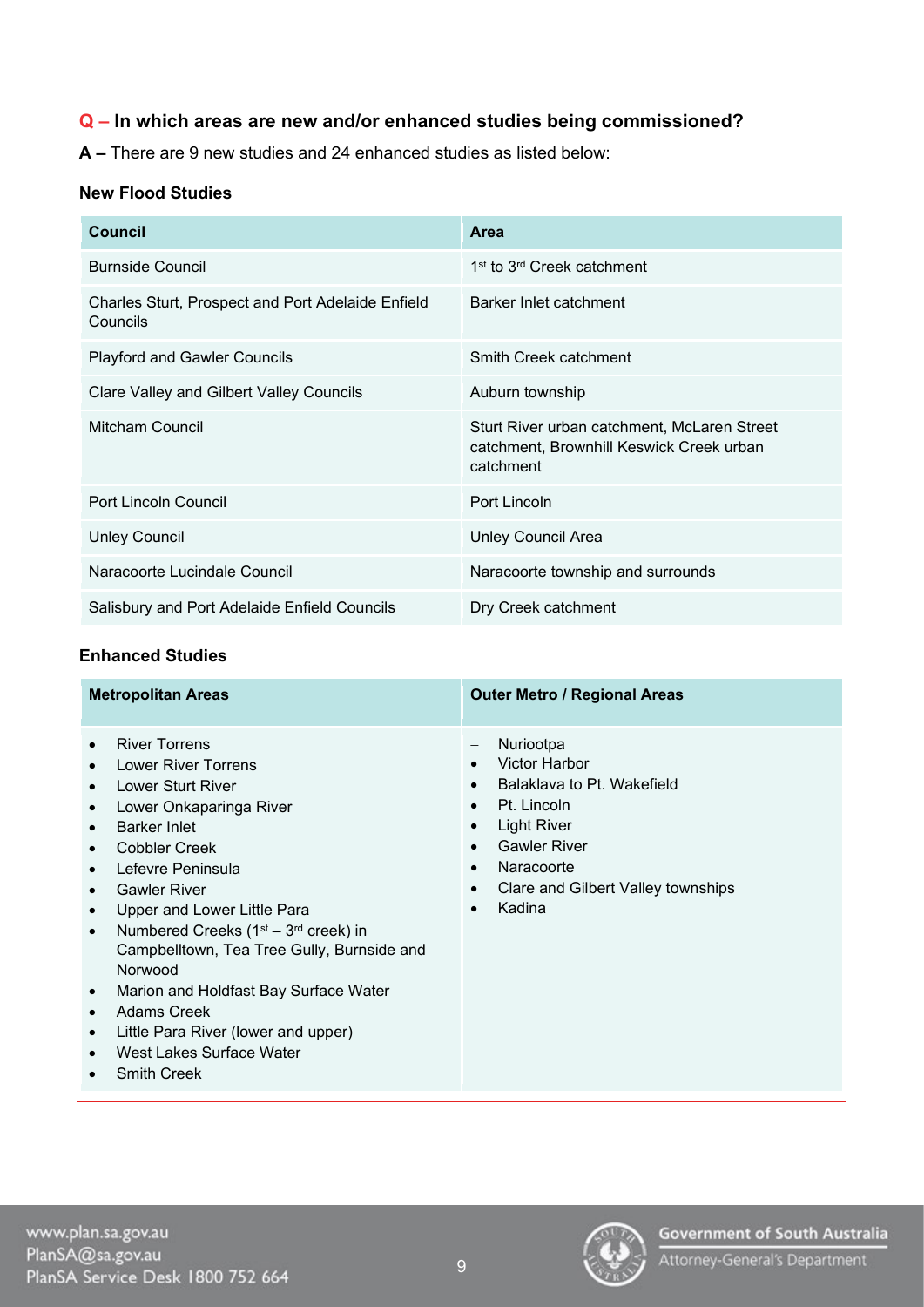#### **Q – How are councils involved in the preparation of the studies?**

**A** – The majority of the enhanced studies have been prepared by councils and the Storm Management Authority (SMA). All councils involved have agreed to provide their flood studies as part of this Project.

For all new and enhanced studies, councils will be invited to contribute to project meetings with the flood modelling consultants and be asked to provide up-to-date and historic flood and storm water asset data from their respective areas, where available.

#### **Q – What are the Standard Flood Study parameters for this Project?**

**A –** The Project's new standard parameters ensure flood hazard mapping—for the purposes of the Code—provides consistency when applying state-wide land use policy. These are:

- Extent of Flood Hazard under future conditions for the AEP of 1%, 5% and 0.2% future conditions include climate change impacts on rainfall data, and a standard approach to calculate impervious data using infill data until 2050.
- Depth contributes to hazard classification, and the extent of a development's vulnerability to structural damage due to a flood hazard
- Water surface elevation state-wide flood magnitudes and frequencies in the riverine floodplains
- Hazard rating contours is measured using the nationally agreed Flood Hazard Classification Curves, which combines the flood depth with flood velocity to determine the flood risk. (Further detail provided below)

As part of the Project, a guide to further explain the requirements will be prepared and provided in conjunction with the Stormwater Management Authority's (SMA) Flood Modelling Circular. The SMA's Circular provides information for councils on how to prepare a storm water management plan (SWMP) to meet the requirements of the SMA funding. If the Council intend to use the SWMP for flood hazard mapping in the Code, the guide will provide standardised requirements ensuring that they are fit for purposes and provide consistent mapping for the Code.

#### **Q – What are Flood Hazard Classification Curves?**

**A –** Flood Hazard Classification Curves (decribed below) sets hazard classifications that relate to a community's vulnerability thresholds when interacting with floodwaters. A flood's depth multiplied by its velocity determines the extent of the flood hazard's risk.

For the purposes of this Project the hazard classifications are then tabulated against the AEP events of 0.2%, 1% and 5% to further define the level of flood risk that can be considered acceptable or not unacceptable to the community. This will also form the basis for policy development of the flood hazard overlays in the Code.

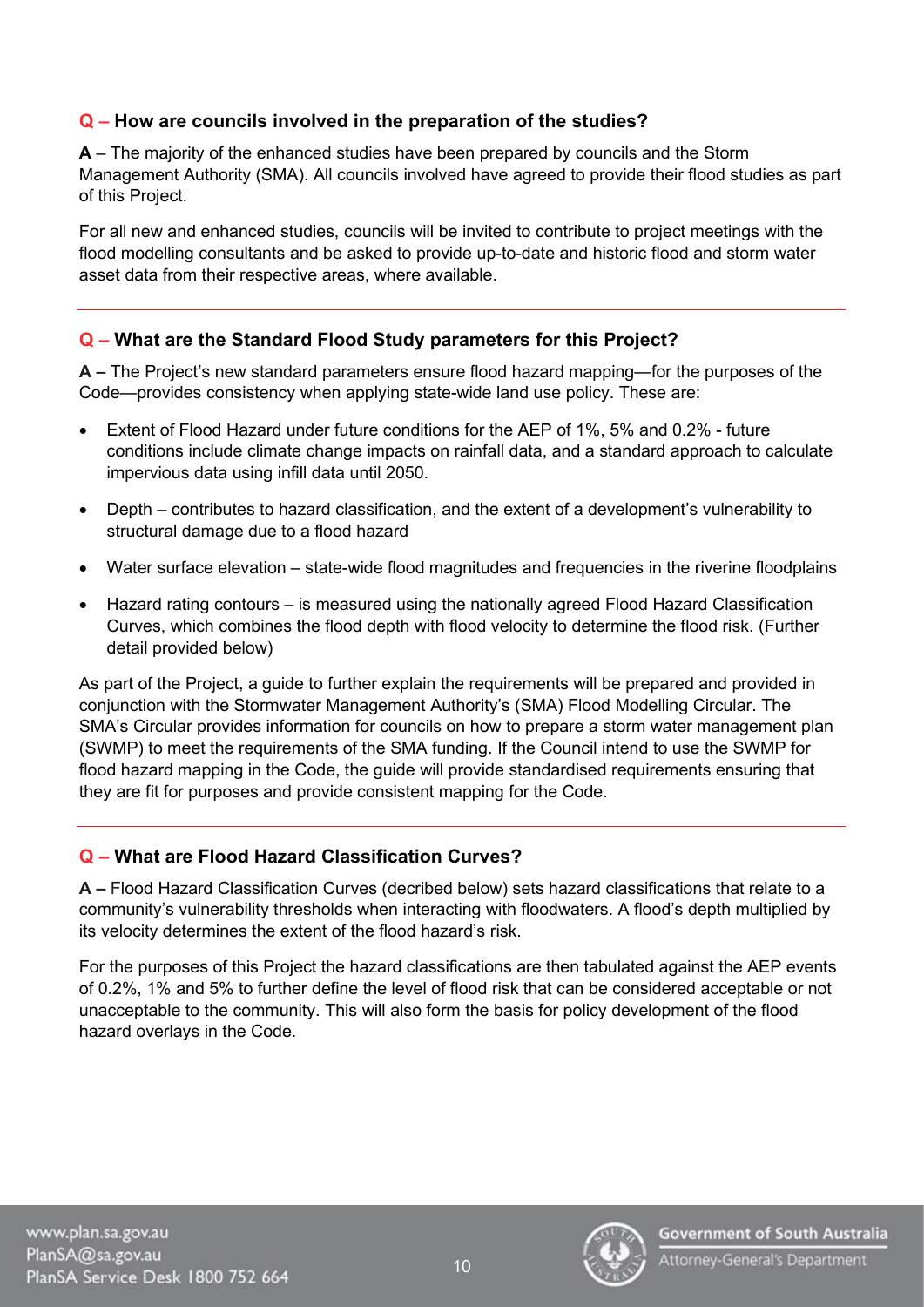

|  | Table 1: Combined hazard curves - vulnerability thresholds |  |  |  |  |
|--|------------------------------------------------------------|--|--|--|--|
|--|------------------------------------------------------------|--|--|--|--|

| <b>Hazard Vulnerability</b><br><b>Classification</b> | <b>Description</b>                                                                                                      |
|------------------------------------------------------|-------------------------------------------------------------------------------------------------------------------------|
| H1                                                   | Generally safe for vehicles, people and buildings. Relatively<br>benign flood conditions. No vulnerability constraints. |
| H <sub>2</sub>                                       | Unsafe for small vehicles.                                                                                              |
| H3                                                   | Unsafe for vehicles, children and the elderly.                                                                          |
| H <sub>4</sub>                                       | Unsafe for vehicles and people.                                                                                         |
| H <sub>5</sub>                                       | Unsafe for vehicles and people. Buildings require special<br>engineering design and construction.                       |
| H <sub>6</sub>                                       | Unsafe for vehicles and people. All building types<br>considered vulnerable to failure                                  |